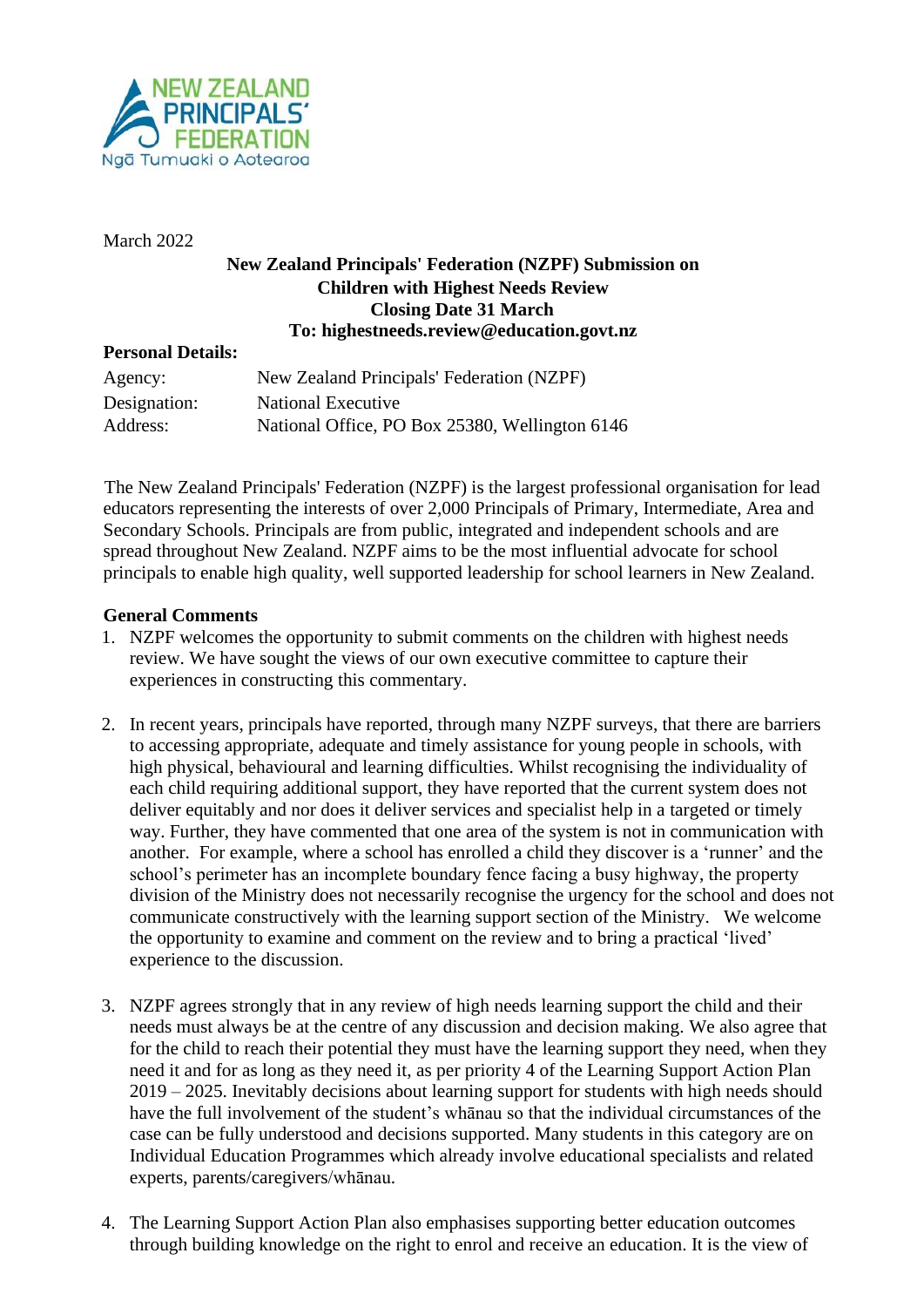NZPF parents/caregivers/ whānau retain options of choice in meeting the needs of their children. Whilst principals would prefer that all children have access to their local school full time, they are aware that this is not always the option best suited for some children with highest needs. Whānau should be offered full knowledge about all alternative placements for their children and be given good information so they can make the best choices for their children's future education. There should not be barriers to any option from residential, to special school, to special unit on a school site, to part time mainstreaming to full time mainstreaming. This view is consistent with the Learning Support Action Plan - other initiatives to improve learning support – getting the network right p. 12.

- 5. Principals/Board Chairs have reported that parents seeking residential placement, for example, of their children with high needs have come up against countless barriers to enrolment and in some cases have resorted to telling their story in the media before barriers were lifted and enrolment could proceed. In one example parents persisted for two years to fight obstacles to enrol their daughter at a residential school and it was only when they went public with their story that action was taken. This scenario is not consistent with '…the right to enrol and receive an education'.
- 6. Principals report that they face frustrations with the lack of continuity of support throughout the education pathway of a child with high needs. In many cases, the high needs logically will not change, yet principals can be asked to re-apply for funding that should automatically follow the child throughout their schooling lives. This repeated form filling and evidence gathering exercise is unnecessary and wasteful of a principal's time. Further, a student allocated ORS funding is likely to lose support hours over time, especially when the student is succeeding in learning. The reason the child is succeeding is because the school has the hours! To reduce them is to invite failure. These activities are inconsistent with the Learning Support Action Plan – other initiatives to improve learning support p. 12.
- 7. Similarly, students with very high needs who cannot feed, toilet, move or access anything without Teacher Aid support are not funded full time. The Teacher Aid time allocated is described as a contribution to supporting the child, but where do the rest of the funds come from to support the child who is in school full time? The operations grant is often called on to supplement and that in turn is depriving other children of access to a full curriculum.
- 8. Principals have long noted the lack of access to experts and experienced specialists to work with students with high needs in schools. The scarcity of specialists is worse in rural or isolated areas and in some regions of the country. Some regions, such as Northland, have higher rates of students with high needs and are particularly disadvantaged by the unavailability of specialists.
- 9. In-class support for our children with highest needs lasts only one year. Given that these children's pathology is unlikely to change over time, NZPF recommends that the in-class support remains for the duration of the child's schooling.
- 10. It is well documented that schools with access to a SENCo, a Learning Support Coordinator or a school counsellor fare much better than those who don't. This highlights another inequity in the delivery of support in schools. Similarly, the service schools receive from the RTLB

**PO Box 25380** Level 8 The Bayleys Building Wellington 6146 36 Brandon Street THE MOST RESPECTED AND INFLU ZEALAND'S SCHOOL PRINCIPALS email: office@nzpf.ac.nz ph:+64 4 471 2338 fax:+64 4 471 2339 web: www.nzpf.gc.nz